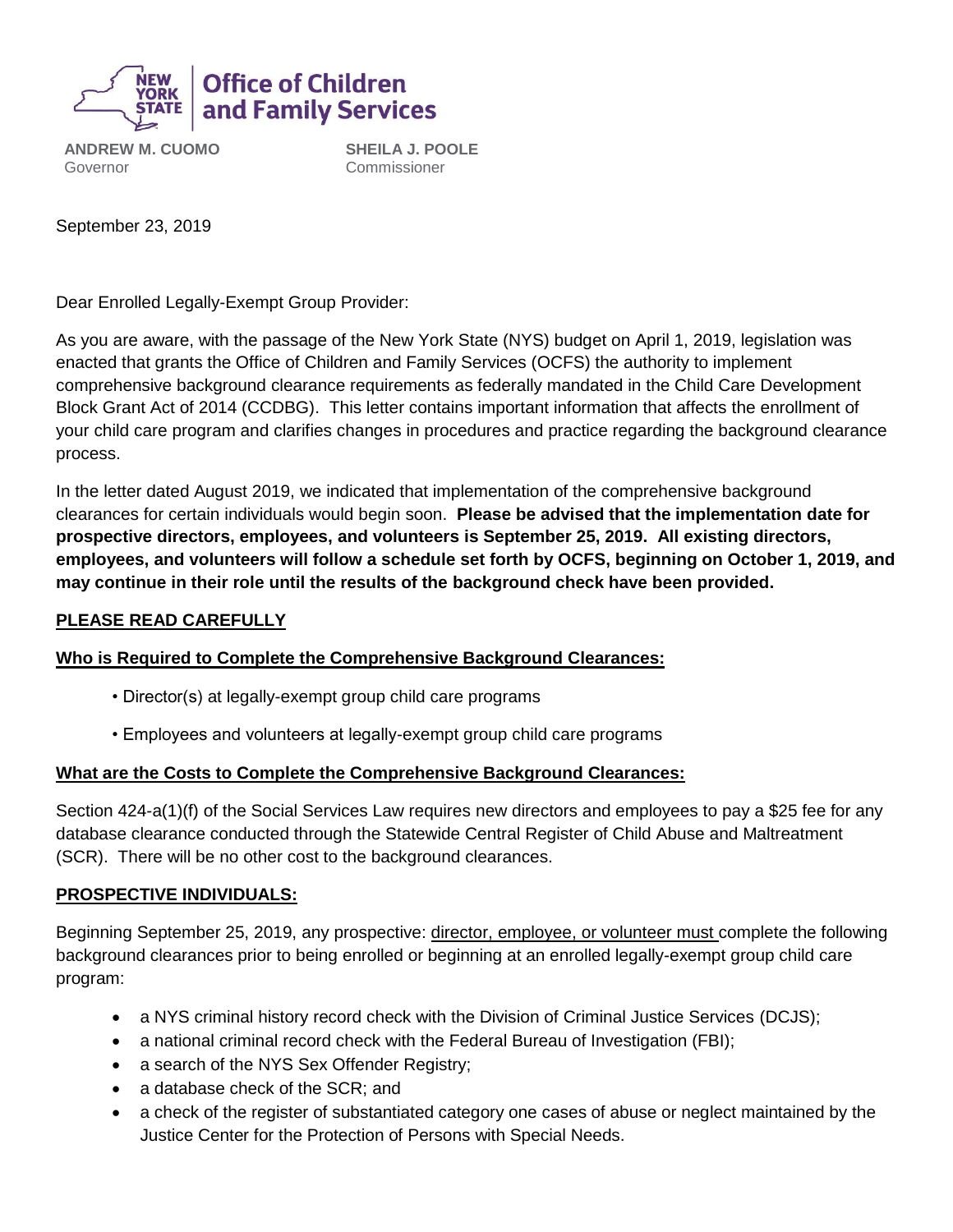A search of the national sex offender registry using the National Crime and Information Center is also required as part of the comprehensive background clearances, but will not be conducted upon initial implementation and will be required at a later time.

Once the background clearances are complete, OCFS will mail written notice to the program reflecting an individual's eligibility for enrollment or to begin at a program. This notice must be kept on site at the program.

In addition to those listed above, the following background clearances will be required where a director, employee or volunteer resides or resided outside of NYS in the five preceding years:

- a search of the criminal history repository in each such state;
- a search of any state sex offender registry or repository in each such state; and
- a search of state-based child abuse or neglect repository in each such state.

Any prospective director, employee or volunteer of a legally-exempt group program subject to out-of-state clearance requirements *may* be granted conditional approval by OCFS to begin at the child care program while their out-of-state clearances are in process. Before OCFS will grant a conditional approval, the individual must successfully complete all other background clearances, except for the national sex offender registry, until such time that this clearance has been implemented. This individual cannot be unsupervised with children until OCFS notifies the program, in writing, that all background clearances have been successfully completed and the individual is eligible to begin at the child care program.

# **EXISTING INDIVIDUALS:**

CCDBG requires all existing directors, employees, and volunteers to complete the background clearances listed above **in accordance with a schedule set forth by OCFS**. Once the background clearances are complete, OCFS will mail written notice to the program reflecting an individual's eligibility to continue at a program. This notice must be kept on site at the program.

**Existing employees and volunteers must schedule their fingerprint imaging appointment within seven days (before or after) their birthday**. For example, if the person's birthday is on May 15<sup>th</sup>, their fingerprint imaging appointment must occur between May 8, 2020 and May 22, 2020. It is imperative that this schedule be followed so that the system can support the fingerprint process being completed as required. Not following the schedule may result in an individual not being screened as required. Given the number of individuals subject to the background clearances, please plan ahead.

Existing directors **must complete the background clearances at the time of re-enrollment, or within seven days (before or after) their birthday, whichever occurs first**. The program cannot be re-enrolled until all required clearances are completed for all director(s). Sixty days prior to the end of the enrollment period, the Enrollment Agency will send a new enrollment application and notice that re-enrollment is coming due. At that time, if you are re-enrolling, the director(s) are to schedule fingerprint imaging appointments. Forms are included in this correspondence for those who are approaching the time to re-enroll or have birthdays prior to the re-enrollment date. Please complete the background check documentation and return to the Enrollment Agency as soon as possible.

OCFS-4930-1 Guidelines for Fingerprinting for Child Care Programs can be found on our website at: [https://ocfs.ny.gov/main/documents/docsChildCare.asp.](https://ocfs.ny.gov/main/documents/docsChildCare.asp) Individuals can call 1-877-472-6915 or go to <https://uenroll.identogo.com/workflows/15441V> to schedule a fingerprint imaging appointment.

Please note: DCJS and the FBI require individuals who have a social security number to enter it into a key pad when they are fingerprinted. If the number is entered incorrectly, the individual will need to be re-fingerprinted which will delay completion of the background clearances. If a social security number has been issued to the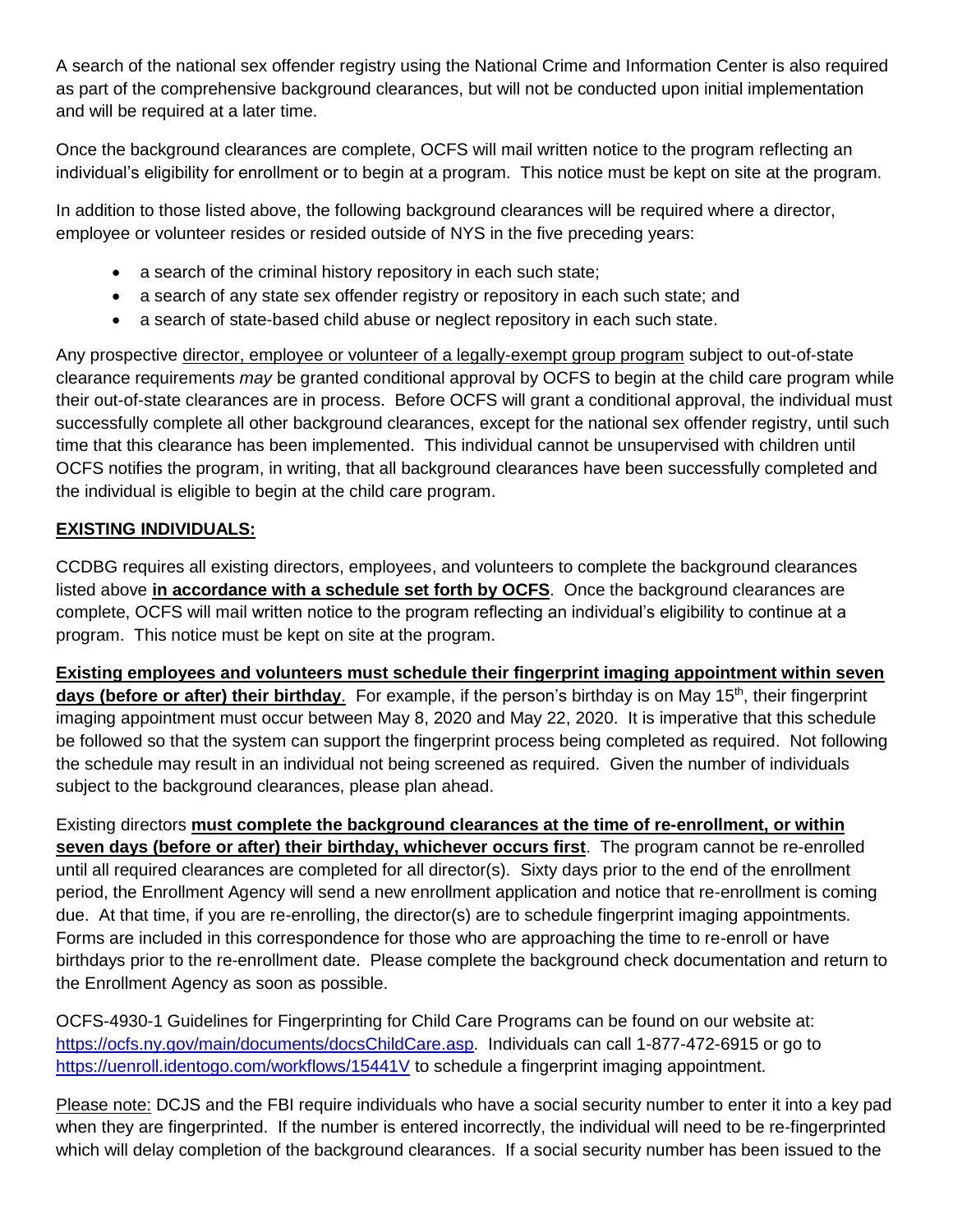individual, please be sure the individual has their social security number with them when they go to be fingerprinted.

### **FINGERPRINT WAIVER PROCESS:**

Once an existing individual has successfully completed the background clearances, fingerprint imaging results can be associated with another program unless the person has not worked in any child care program in NYS for 180 consecutive days. Anyone who is not associated with a program in NYS for a period greater than 180 days must complete the background clearances again prior to enrollment or beginning in a child care program.

A new SCR clearance and a clearance through the Justice Center for the Protection of Persons with Special Needs, also known as the Staff Exclusion List, must also be completed when a person goes to another program, even if fingerprint results can be waived to that program.

## **HOW TO COMPLETE THE BACKGROUND CLEARANCES:**

OCFS has revised the packet (6000-series) to support these background clearances. This packet contains the following forms applicable to legally-exempt group programs.

- OCFS 6000 Required Forms and Clearance List
- OCFS 6001 Child Care Provider, Staff, and Volunteer Information
- OCFS 6004 Medical
- OCFS 6022 Staff Exclusion List
- OCFS 4930 Request for Fingerprinting
- LDSS 3370 Statewide Central Register Database Check Request

The clearance packet also includes the OCFS 6002, 6003, and 6005 forms, but these forms are not applicable to legally-exempt programs. The instructions on the OCFS 6000 list which forms are applicable to the individual. Each individual must complete all applicable sections of the relevant forms. Instructions on where forms are to be returned are included on OCFS 6000. For a copy of these forms, please reach out to your enrollment agency, or download and print from the OCFS website at: [https://ocfs.ny.gov/main/documents/docsChildCare.asp.](https://ocfs.ny.gov/main/documents/docsChildCare.asp)

In addition to scheduling an appointment for fingerprint imaging as outlined in this letter, programs must also submit all applicable forms and sections in the 6000-series packet.

## **SCR ONLINE CLEARANCE SYSTEM (OCS):**

Beginning September 25, 2019, legally-exempt group programs will enter information from the LDSS 3370 into the OCS for all employees and volunteers. Entry will be completed in the OCS at the child care program, and the request will then be submitted to the respective enrollment agency for review and submission to the SCR. The results of the SCR check will be returned to the enrollment agency via the OCS, and will contribute to the overall background clearances.

It is important, when submitting database clearance requests, to be sure you are assigning the correct clearance category. Requests for new employment require \$25 to accompany the request. **OCS allows programs to pay this fee using a credit card when the request is being made and OCFS strongly encourages this practice as it will help expedite processing.** If the program is paying by a certified check, postal or bank money order, teller's check, cashier's check or agency check, such must be made payable to *"New York State Office of Children and Family Services"* in the amount of twenty-five dollars. The check must also include the applicant's name and the program's facility ID number. Payment must be mailed to the